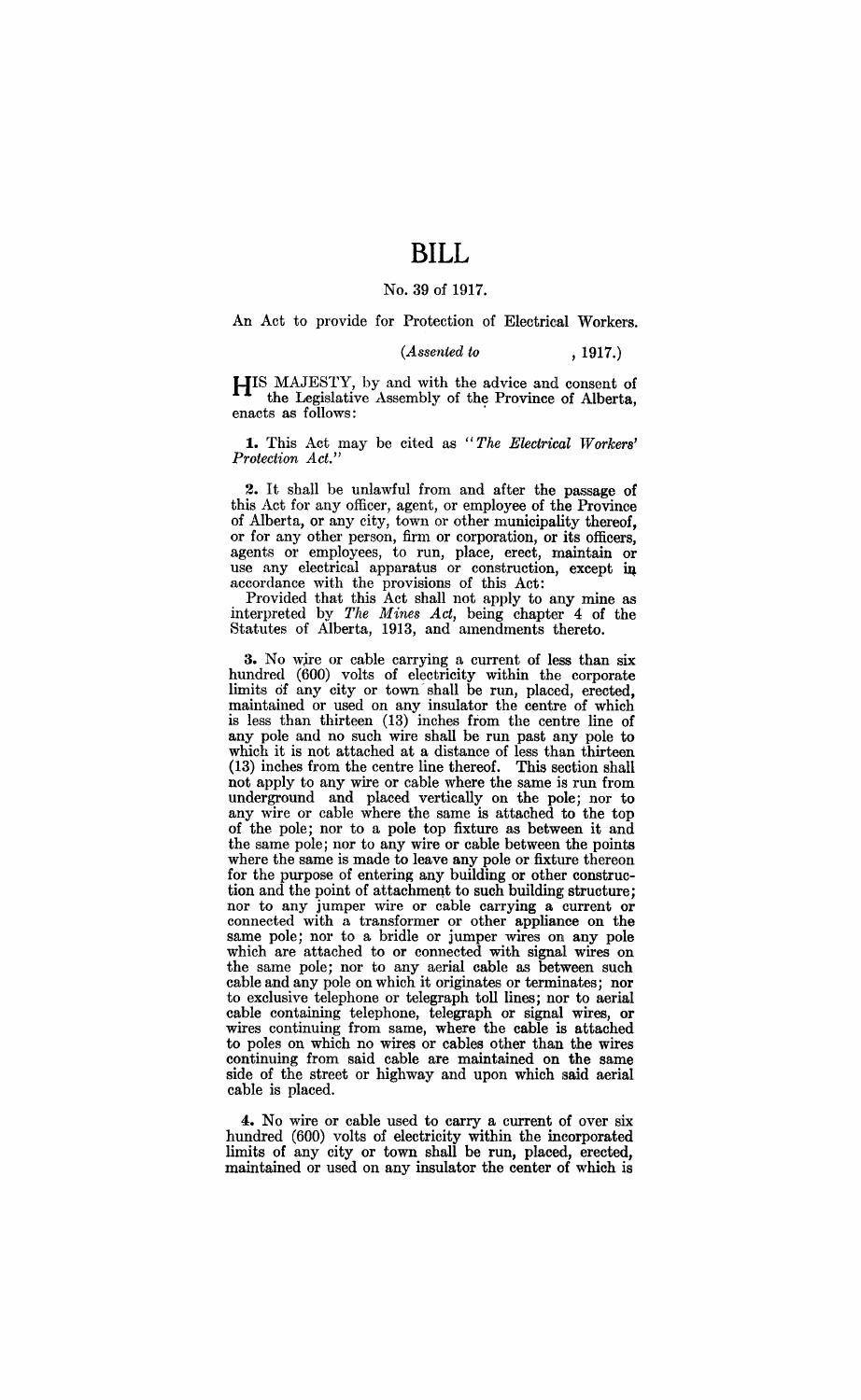nearer than thirteen (13) inches to the center line of any pole. And no such wire or cable shall be run past any pole to which it is not attached at a distance of less than thirteen (13) inches from the centre line thereof:

Provided that this shall not apply to any wire or cable where the same is run from underground and placed vertically on the pole; nor to any wire or cable where the same is attached to the top of the pole; nor to a pole top fixture, as between it and the same pole; nor to any wire or cable between the points where the same is made to leave any pole or fixture thereon for the purpose of entering any building or other structure, and the point of attachment to said building or structure; nor to any jumper wire or cable carrying a current or connected with transformers or other appliances on the same pole:

Provided further, that when said wire or cable is run vertically it shall be rigidly supported and where possible run on the ends of the cross-arms.

**o.** No wire or cable carrying a current of more than seven hundred and fifty (750) volts, and less than seventyfive hundred (7,500) volts of electricity, shall be run, placed, erected, maintained or used within three and one-half  $(3\frac{1}{2})$  feet of any wire or cable carrying a current of seven hundred and fifty (750) volts or less of electricity, and no wire or cable carrying a current of more than seventyfive hundred (7,500) volts of electricity shall be run, placed, erected, maintained or used within seven (7) feet of any wire or cable carrying less thdn seventy-five hundred (7,500) volts:

Provided that the foregoing provisions of this section shall not apply to any wire or cable within buildings or other structures; nor where the same are run from underground and placed vertically upon the pole; nor to any service wire or cable where the same is made to leave the pole or fixture thereon for the purpose of entering any building or other structure; and the point of attachment to said building or structure; nor to any jumper wire or cable carrying a current or connected with a transformer or other appliance on the same pole:

Provided that where run vertically wires or cables shall be rigidly supported and where possible run on to the ends of the cross-arms;

Provided further that as between any two wires or cables mentioned in sections 3, 4 and 5 of this Act only the wires and cables last in point of time so run, placed, erected or maintained shall be held to be in violation of the provisions thereof.

**6.** No wire or cable used for telephone, telegraph district messenger or call bell circuit, fire or burglar alarm, or any. other similar system, shall be run, placed, erected, maintained or used on any pole at a distance of less than three (3) feet from any wire or cable carrying a current of over three hundred (300) volts of electricity; and in all cases (except those mentioned in exceptions to sections 3, 4 and 5) where such wires or cables are run above or below, or cross over or under electric light or power wires, or a trolley wire, a suitable method of construction or insulation or protection to prevent contact shall be maintained as between such wire or cable and such electric light, power or trolley wire; and said methods of con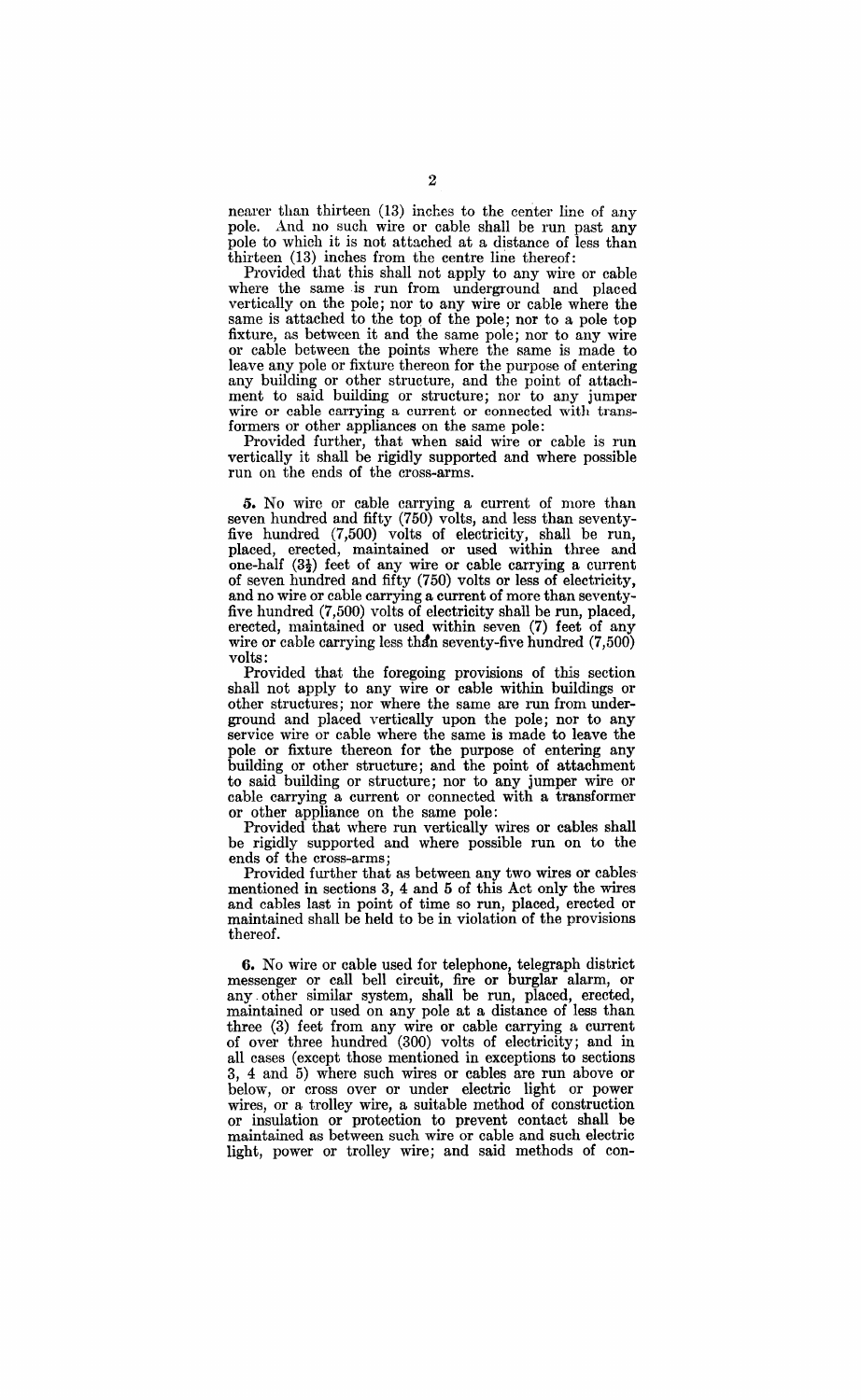struction, insulation or protection shall be installed by, or at the expense of the person owning the wire last placed in point of time.

7. Transformers, either single or in bank, that exceed a total capacity of over seven and one-half  $(7\frac{1}{2})$  K.W. shall be supported by a double cross-arm, or some fixture equally strong. No transformer shall be placed, erected, maintained or used on any cross-arm or other appliance on a pole upon which is placed a series electric arc lamp or arc light:

Provided that this shall not apply to a span wire supporting a lamp only. All aerial and underground transformers used for low potential distribution shall be subjected to an insulation test in accordance with the standardized rules of the American Institute of Electrical Engineers. In addition to this each transformer shall be tested at rated line voltage prior to each installation and shall have attached to it a tag showing the date on which the test was made, and the name of the person making the test.

**8.** No wire or cable carrying more than seventy-five hundred (7,500) volts of electricity shall be run, placed, erected, maintained or used on curves or corners of greater than fifteen (15) degrees without maintaining guards sufficient to hold such wire or cable in case of breakage of pins or insulators to which the same are attached, except where said wire or cable terminates or dead-ends on curves or corners.

(2) No wire or cable covered by this clause, other than ground wires, used to conduct or carry electricity shall be placed, run, erected, maintained or used vertically on any pole without causing such wire to be at all times sufficiently. insulated the full length thereof to insure the protection of anyone coming in contact with said wire or cable.

**9.** The neutral point or wire of all transformer secondaries strung or erected for use in low potential distributing systems shall be grounded in all cases where the normal maximum difference of potential between the ground and any point in the secondary circuit will not exceed one hundred and fifty (150) volts. When no neutral point or wire is accessible one side of the secondary circuit shall be grounded in the case of single phase transformers, and any one common point in the case of interconnected poly-<br>phase bank or banks or transformers.

(2) Where the maximum difference of potential between the ground and any point in the secondary circuit will, when grounded, exceed one hundred and fifty (150) volts, grounding shall be permitted. Such grounding shall be done in the manner provided in section 35 of' this Act.

**10.** In all cases where a wire or cable iarger than No. 14 B. & S. gauge, carrying a current of over one hundred and fifty (150) volts, originates or terminates on insulators attached to any pin or other appliance, said wire or cable shall be attached to at least two insulators:

Provided, however, that this section shall not apply to service wires to buildings; nor to wires run vertically on a pole; nor to wires originating or terminating on strain insulators or circuit breakers; nor to telephones, telegraph or signal wires outside the limits of any incorporated city or town.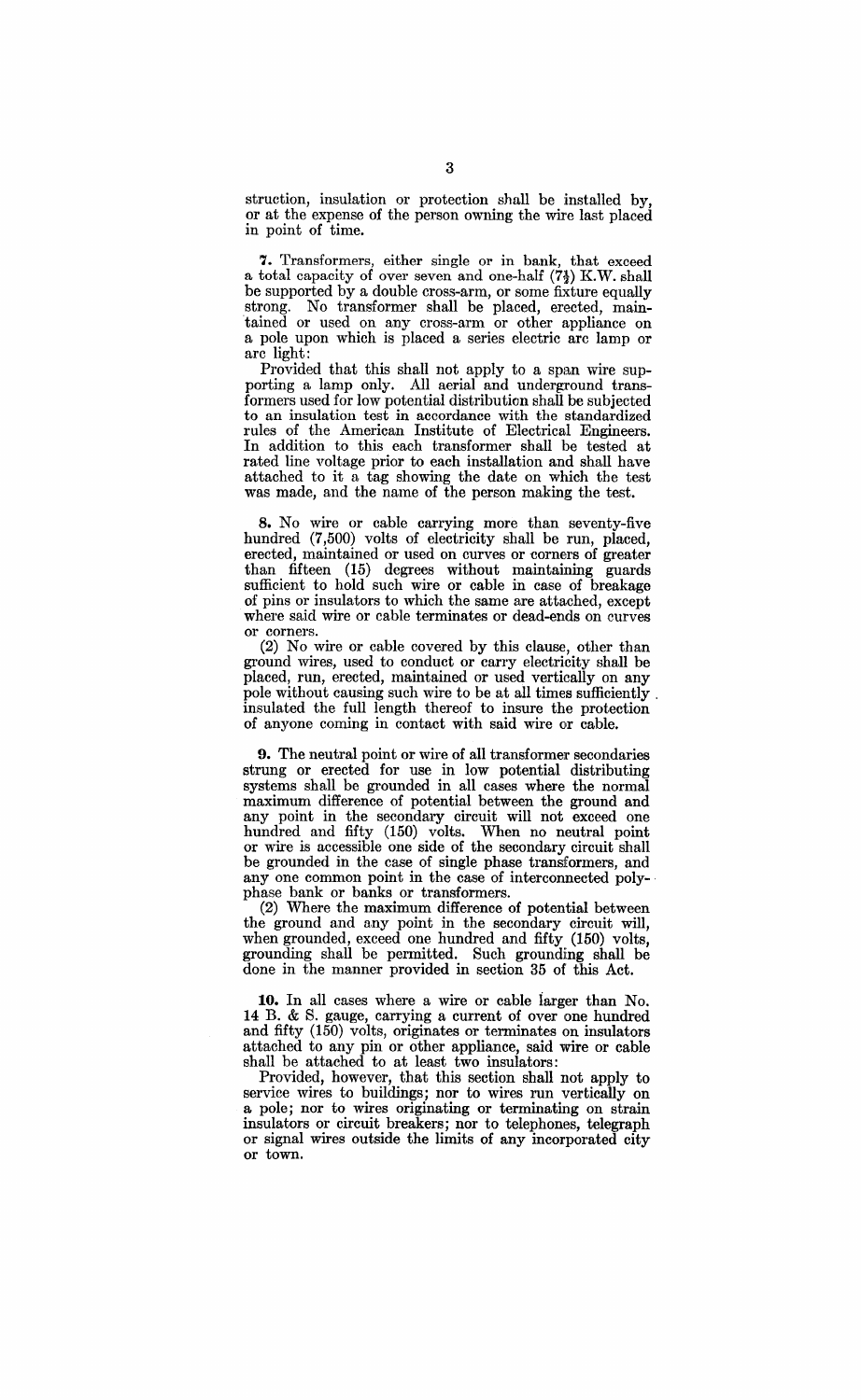11. All poles along which shall be run vertically any wire or cable used to conduct or carry a current of over two hundred and fifty (250) volts shall be provided with steps, and no steps 'shall be placed on any pole nearer the ground. than seven (7) feet or nearer than three (3) feet to the first cross-arm on said pole.

**12.** Fixtures placed or erected on the roofs of buildings for the support of wires shall be of sufficient strength to withstand strains to which they may be subjected, due to the breaking of all wires on one side thereof, except where insulated wires or cables are held close to fire walls by straps or rings, and all fixtures placed or erected on the roofs of buildings for the support of wires carrying a current of over one hundred and fifty (150) volts shall be of such height and so placed that all the wires supported by such fixtures shall be at least seven (7) feet above any point of roofs less than quarter pitch over which they pass or may be attached and no roof fixture or wire shall be so placed that they will interfere with the free passage of persons upon, over, to or from roofs, except as specified above.

**13.** No guy wire or cable shall be placed, run, erected, maintained or used within the incorporated limits of any city or town on any pole or appliance to which is attached any wire or cable used to conduct electricity without causing said guy wire or cable to be efficiently insulated with circuit breakers at all times at a distance of not less than eight (8) feet nor more than ten (10) feet measured along the line of said guy wire or cable from each end thereof:

Provided that no circuit breaker shall be required at the lower end of the guy wire or cable where the same is attached to a ground anchor, nor shall any circuit breaker be required where said guy wire or cable runs direct from a grounded messenger wire to a grounded anchor rod:

Provided further, that this section shall not apply to any wire or cable used for telephone, telegraph or signal WIres.

**14.** In all span wires used for the purpose of supporting trolley wires or series arc lamps there shall be at least two circuit breakers, one of which shall at all times be maintained not less than four (4) feet nor more than six (6) feet distant from the trolley wire or series arc lamp, and in cases where the same is supported by a building or metallic pole, the other circuit breaker shall be maintained at the building or at the poles:

Provided that in span wires which support two or more trolley wires no circuit breaker shall be required in the span wire between any two of the trolley wires;

Provided further, that in span wires supporting trolley wires attached to wooden poles only the circuit breaker adjacent to the trolley wire shall be required.

**15.** At all points where in case of a breakdown of trolley span wires the trolley wire would be liable to drop within seven (7) feet of the ground there shall be double span wires and hangers placed at such points.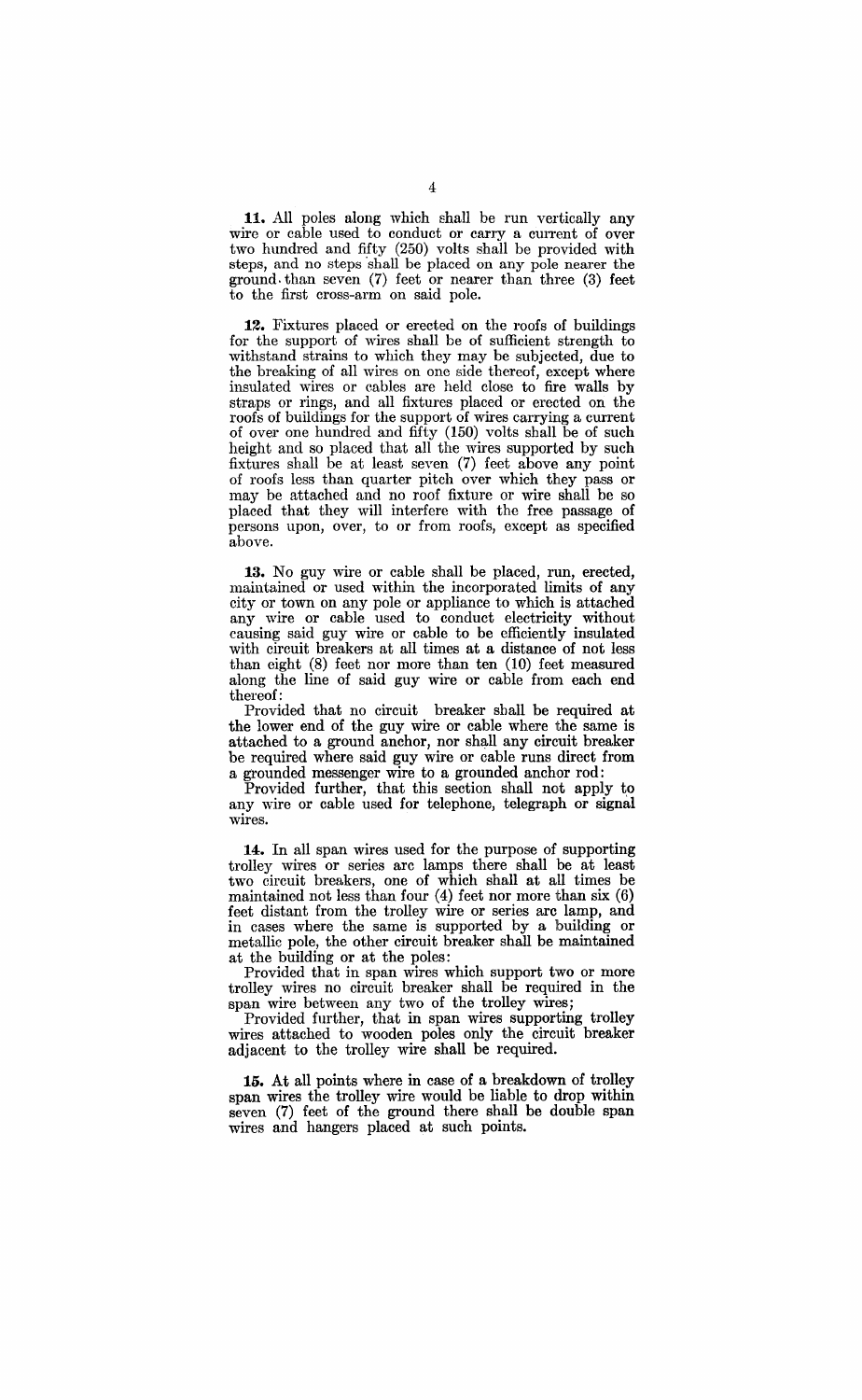16. All wires or appliances carrying a current less than seventy-five hundred (7,500) volts, inside of any building or vault, for the distribution of electrical energy, shall be sufficiently insulated, or so guarded, located or arranged as to protect any person from injury. All wires or appliances carrying a current of over seventy-five hundred (7,500) volts shall be insulated or so located or arranged as to protect any person from injury; or shall be protected by a grounded metallic guard screen or other device· equally efficient, so arranged that no person may come within three times the arcing distance of the given voltage of such conductor or appliance as rated by the American Institute of Electrical Engineers for distance between needle points; or by a guard rail or other device so arranged that no person may come within three (3) feet of the same.

17. The secondary circuit of current transformers, the casings of all potential regulators and arc light transformers, all metal frames of all switch boards, metal oil tanks used on all switches, except where the tank is part of the conducting system, all motor and generator frames, the entire frame of the crane and the tracks,of all travelling cranes and hoisting devices shall be thoroughly grounded as provided in section 35.

18. All generators and motors having a potential of more than three hundred (300) volts shall be provided with a suitable insulated platform or mat so arranged as to permit the attendant to stand upon such platform or mat when working upon the live parts of such generators or motors.

19. Suitable insulated platforms or mats shall be provided for the use of all men working on any live part of switchboards on which any wire or appliance carries a potential in excess of three hundred (300) volts.

20. Every generator, mutor, transformer, switch or other similar piece of apparatus and device used in the generation. transmission or distribution of electrical energy in stations or sub-stations shall either be provided with a name plate giving the capacity in volts and amperes or have this information stamped thereon in such a manner as to be clearly legible.

21. In all cases there shall be two switches used at the station or sub-station in each feeder for the transmission of electrical energy at constant potential of six hundred (600) volts or over; one shall be an oil switch so situated as to insure the safety of the person operating the same; the other shall be a disconnecting switch:

Provided that oil switches shall not be required in direct current feeders.

22. When the lines of six hundred (600) volts or over are cut out at the station or sub-station to'allow employees to work upon them, they shall be short-circuited and grounded at the station and shall in addition, if the line wires are bare, be short-circuited, and where possible grounded at the place where the work is being done.

23. All switches installed with overload protection devices and all automatic overload circuit breakers must have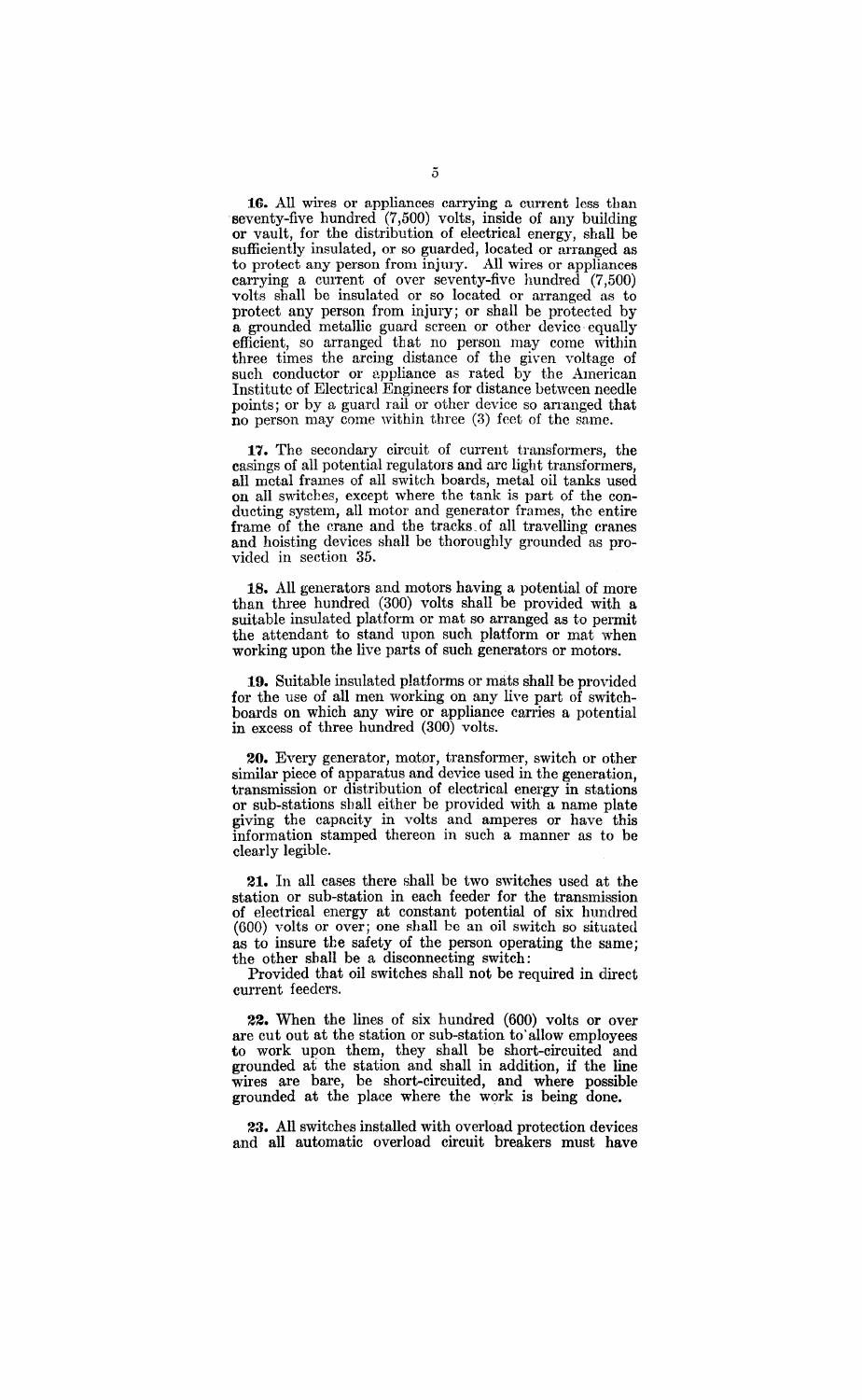the trip coils so adjusted as to afford complete protection against overloads and short circuits, and the same must be so arranged that no pole can be opened manually without opening all the poles, and the trip coils shall be instantly operative upon closing.

24. All feeders for electric railways must, before leaving the plant or sub-station, he protected by an approved circuit breaker which will cut off the circuit in case of an accidental ground or short circuit.

25. There shall be provided in all distributing stations a ground-detecting device.

26. There shall be provided in all stations, plants and buildings herein specified warning cards printed on red cardboard not less than  $2\frac{1}{4} \times 4\frac{1}{2}$  inches in size, which shall be attached to all switches opened for the purpose of linemen or other employees working on the wires. The person opening any line switch shall enter upon said card the name of the person ordering the switch opened, the time opened, the time line was reported clear and by whom, and shall sign his own name, it being understood that the person ordering switch opened must give order for closing of same.

27. No manhole containing any wire carrying a current of over three hundred (300) volts shall be less than six (6) feet from floor to inside of roof; if circular in shape it shall not be less than six feet in diameter; if square it shall be six feet from wall to wall:

Provided, however, that this section shall not apply to any manhole in which it shall not be required that any person enter to perform work:

Provided further, that the foregoing provision of this section shall not apply where satisfactory proof shall be submitted to the proper authorities that it is impracticable or physical1y impossible to comply with this law within the space or location designated by the proper authorities.

28. All manholes containing any wires or appliances carrying electric current. shall be kept in a sanitary condition, free from stagnant water or seepage or other drainage which is offensive or dangerous to health, either by sewer connection or otherwise, while any person is working in the same.

29. No manhole shall have an opening to the outer air of less than twenty-four (24) inches in diameter, and the cover shall be provided with vent hole or holes equivalent to three square inches in area.

30. No manhole shall have an opening which is, at the surface of the ground, within a distance of three (3) feet at any point from any railway or street car track:

Provided that this shall not apply where satisfactory proof shall be submitted to the proper authorities that it is impracticable or physically impossible to comply with this provision of this section:

Provided further, that in complying with the provisions of this rule only the construction last in point of time performed, placed or erected shall be held to be in violation thereof.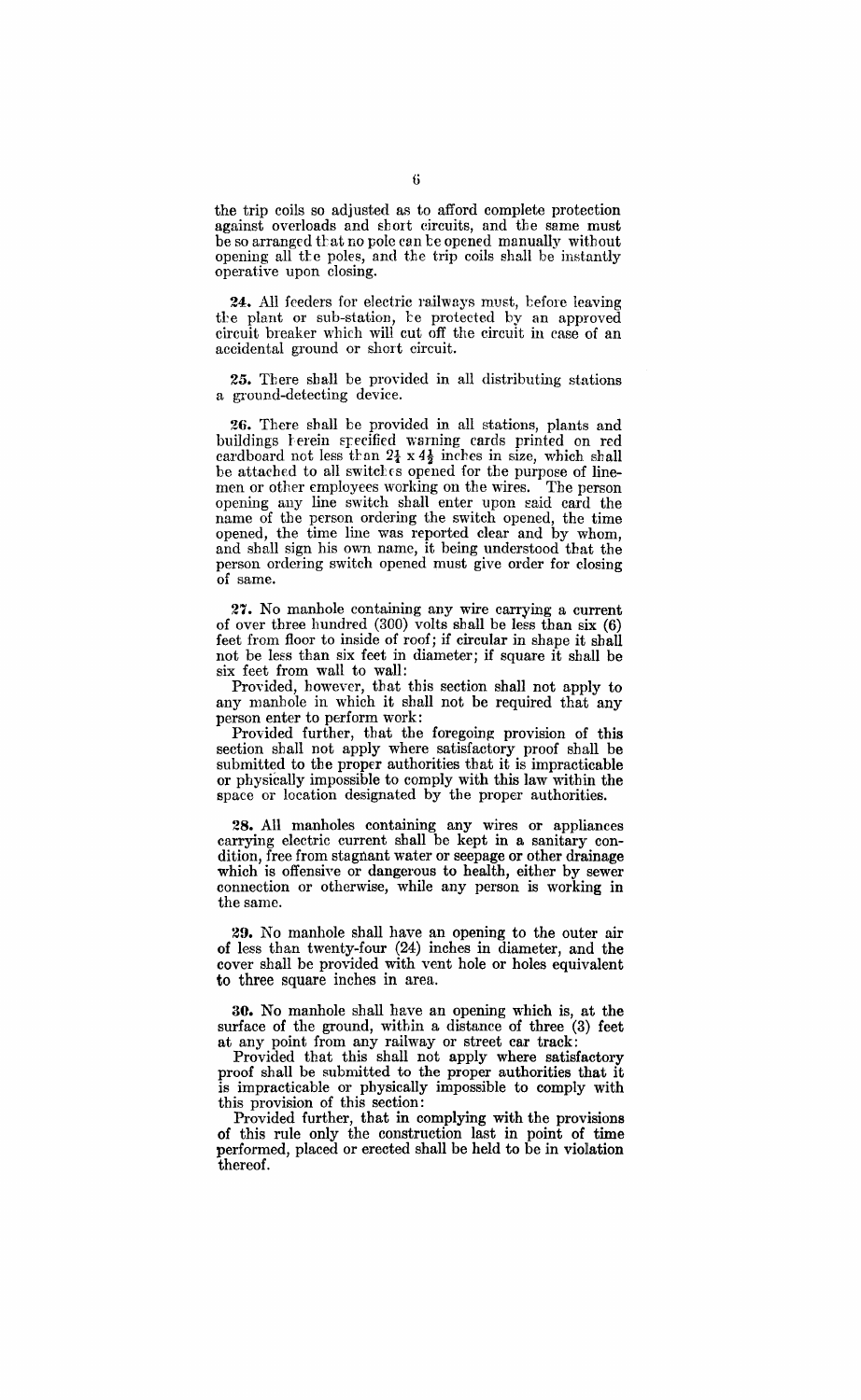31. Whenever persons are working in any manhole whose opening to the outer air is less than three (3) feet from the rail of any street car track, a watchman or attendant shall be stationed on the surface at the entrance of such manhole at all times where work is being performed therein.

32. There shall be provided proper switches on all primary and secondary wires in all manholes where the wires are connected with transformers or other electrical devices thereon.

33. All persons employed in manholes shall be furnished with insulated platforms so as to protect the workmen while at work in the manholes:

Provided that this section shall not apply to manholes containing only telephone, telegraph or signal wires or cables.

34:. No work shall be permitted to be done on any live wire, cable or appliance carrying more than six hundred (600) volts of electricity by less than two competent and experienced persons, who, at all times while performing such work, shall be in the same room, chamber, manhole . or other place in which or on the same pole on which such work is being done.

(2) No work shall be permitted to be done in any manhole or subway on any live wire, cable or appliance carrying more than three hundred (300) volts of electricity by less than two competent and experienced persons, who at all times while performing such work shall be in the same manhole or subway in which such work is being done.

35. The grounding provided for in this Act shall be done in the following manner: By connecting a wire or wires not less than No.6 B. & S. gauge to a water pipe of a metallic system outside of the meter, if there is one, or a copper plate one-sixteenth inch thick and not less than three (3) feet by six (6) feet area buried in coke below the permanent moisture level, or to other device equally efficient. The ground wire or wires of a direct current system of three or more wires shall not be smaller than the neutral wire at the central station, and not smaller than a No.6 B. & S. gauge elsewhere:

Provided that the maximum cross-section area of any ground wire or wires at the central station need not exceed one million circular mills. The ground wire shall be carried in as nearly a straight line as possible, and kinks, coils and short bends shall be avoided:

Provided that the provisions of this section shall not apply as to size to ground wires run from instrument transformers or meters.

36. That all public service companies, the Province of Alberta, city, town or other municipality of the Province of Alberta must furnish rubber gloves and shields (of pattern to be approved by the Board of Public Utility Commissioners) to all, its employees engaged at work on wires having a potential of more than one hundred and ten  $(110)$  volts, and further must furnish all gangs of men on electrical work in the said province with an emergency kit for the treatment of electric shock, and further that it is imperative that every public service company, the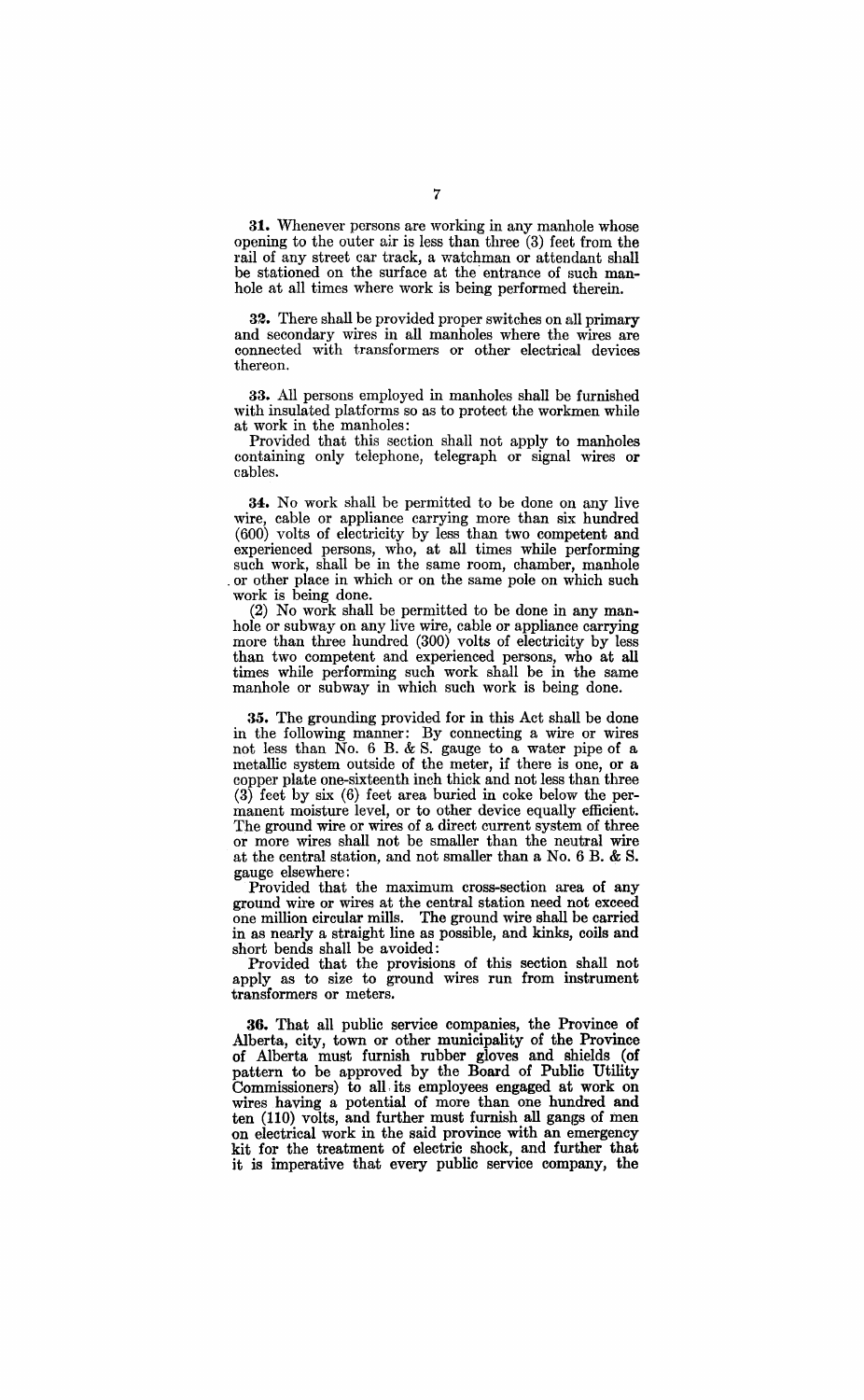Province of Alberta, city, town or other municipality in the Province of Alberta engaged in the construction or maintenance of electrical apparatus must install a pulmotor and have at least one man constantly on duty, efficiently instructed in the· use of same.

37. A copy of this Act printed in a legible manner shall be kept posted in a conspicuous place in all electric plants, stations and storerooms.

38. All wires, cables, poles, electric fixtures or appliances of every kind or nature being used or operated at the time of the passage of this Act shall be changed and made to conform with the provisions of this Act on or before ten (10) years from the date of its passage:

Provided, however, that the Board of Public Utility Commissioners of the Province of Alberta shall have power, upon notice and hearing, to order the erection of all guards, protection devices and methods of protection which in the judgment of the said board are necessary and should be constructed previous to the expiration of the time fixed in this section:

Provided, however, that it shall be lawful to place additions, wires, cables, electrical fixtures or appliances upon existing poles or cross-arms so long as the new construction shall be made to conform to the provisions of this Act:

Provided further, that nothing in this Act shall apply to manholes already constructed, except the previous provisions for guards, sanitary conditions, drainage and safety appliances specified in sections 28, 30, 31, 33 and 34:.

39. It shall be the duty of the Board of Public Utility Commissioners of the Province of Alberta to enforee all the provisions of this Act, and it is hereby empowered to supplement the same by additional rules and regulations, after first giving reasonable public notice and a reasonable opportunity to be heard to all affected thereby.

(2) A violation of any rule herein contained or of any rule or regulation made by the said board, which it is hereby permitted to make, shall be deemed to be a violation of this Act.

**40.** Every public service compapy, city, town or other municipality of the Province of Alberta, and all officers, agents and employees of any public service company, city, town or other municipality of the Province of Alberta shall obey, observe and comply with every order, rule, direction or requirement made by the Board of Public Utility Commissioners under authority of this Act, so long as the same shall be and remain in force. Any public service company, city, town or other municipality of the Province of Alberta which shall violate or fail to comply with any provision of this Act, or which fails, omits or neglects to obey, observe or comply with any order, rule or any' direction, demand or requirement of the said board pursuant to this Act shall be guilty of an offence and shall be subject to a penalty not to' exceed the sum of one thousand dollars for each and every offence. Every violation of any such order, direction or requirement of this Act shall be a separate and distinct offence, and in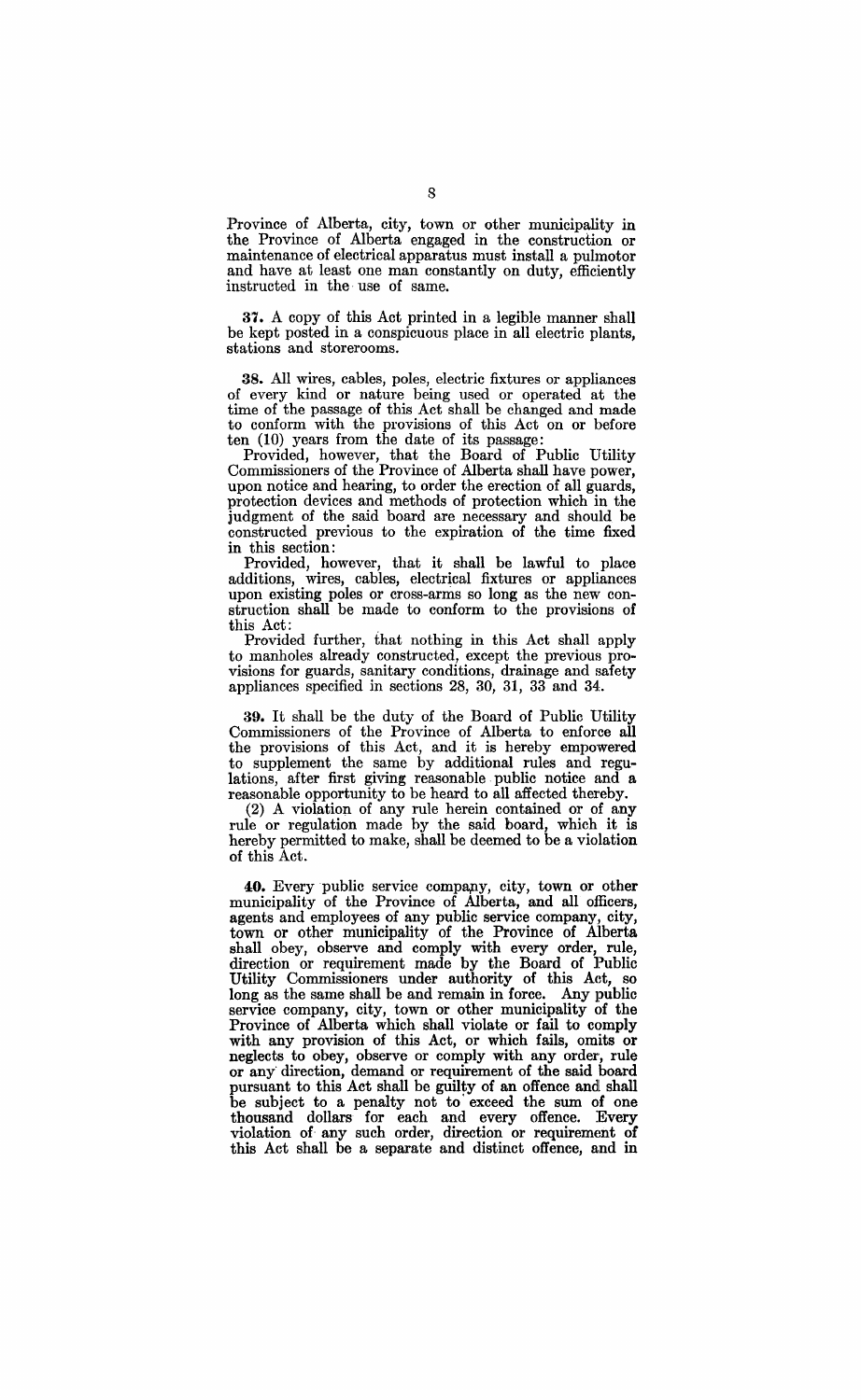case of a continuing violation every day's continuance thereof shall be deemed to be a separate and distinct offence.

**41.** Every officer, agent or employee of any puhlie service company, the Province of Alberta, or any city, town or other municipality of the Province of Alberta who shall violate or fail to comply with, or who procures, aids or abets any violation by any public service company, the Province of Alberta, or any city, town or other municipality of the Province of Alberta, of any provisions of this Act, or who shall fail to obey, observe or comply with any order of the Board of Public Utility Commissioners pursuant to this Act, or any provision of any order of the said board, or who procures, aids or abets any such public service company, the Province of Alberta, or any city, town or other municipality of the Province of Alberta, **in**  its failure to obey, observe and comply with any such order or provision shaH be. guilty of an offence and shall be subject to the penalties imposed by this Act: